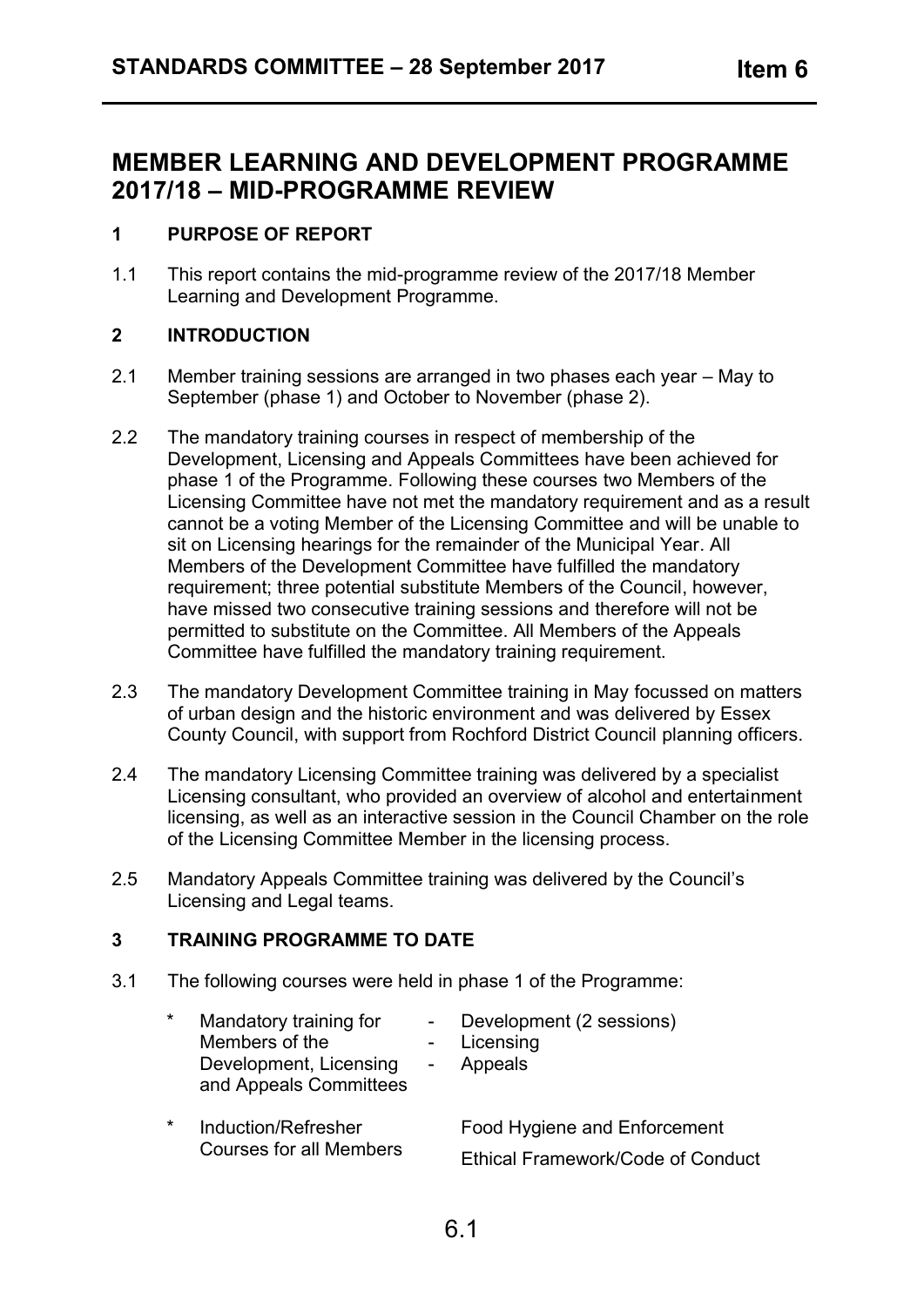Treasury Management

Dementia Friends

Audit Committee

- 3.2 The Essex Police and Crime Commissioner delivered a presentation to District and Parish/Town Council Members on 12 September, 2017, which covered setting Policing priorities and the role of the Police and Crime Commissioner. This was well attended by both District and Parish Councillors.
- 3.3 The training sessions in phase 1 of the Programme have been provided through a combination of specialist training providers and Rochford District Council officers. All of the courses in the 2017/18 Programme will be held at the Civic Suite, Rayleigh.
- 3.4 The annual Members' tour of planning sites across the District has been deferred until the spring when there will be more schemes completed.
- 3.5 The attendance by Rochford District Council Councillors at the training courses to date is appended.

#### **Review Committee**

- 3.6 Training for Review Committee Members is arranged independently and the provision of relevant training is currently being considered by the Overview and Scrutiny Officer in consultation with the Chairman of the Committee.
- 3.7 The Council is required to provide training every two years for key officers and Members of the Review Committee on the Regulation of Investigatory Powers Act 2000 (RIPA). RIPA regulates the powers of the Council to carry out surveillance and investigation. The Council's Review Committee provides a strategic overview of the Council's use of RIPA powers by way of reviewing the policy and considering statistical reports on usage on an annual basis. A training course will take place early in 2018.

# **E-Learning**

- 3.8 The Assistant Director, Community and Housing Services arranged for an elearning module to cover Safeguarding - Level One to be made available to Members for use on a PC or iPad. The module was offered also to Parish/Town Councils.
- 3.9 The Assistant Director advises that take up of the safeguarding learning by both District Council and Parish/Town Councillors is very low. A further email will be sent to Councillors encouraging them to undertake the training.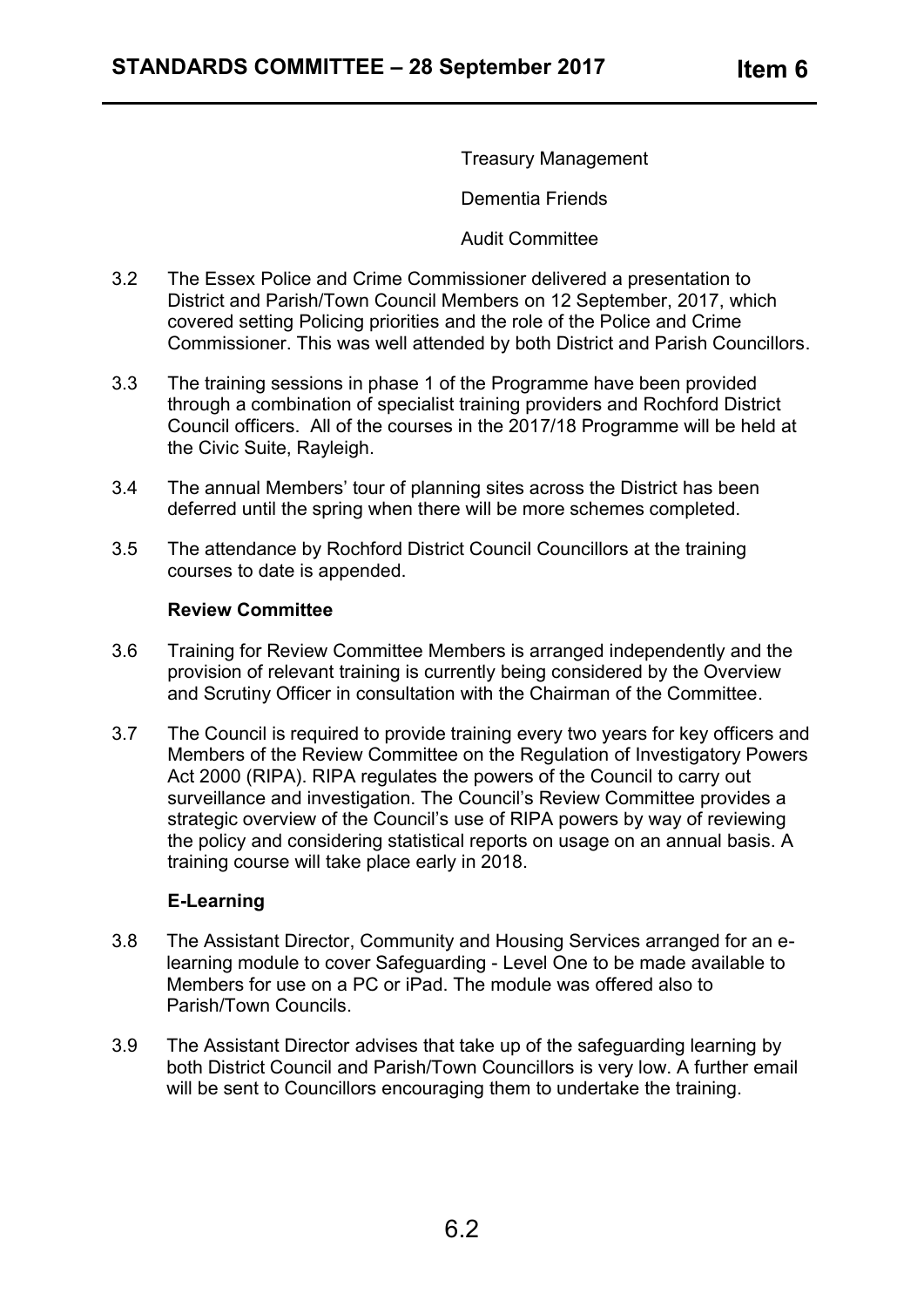#### **4 FORTHCOMING OPPORTUNITIES**

4.1 The following courses are scheduled to take place within the second part of the programme in October and November 2017:

#### **Courses for all Members of the Council:**

- Environmental Health
- The Council's People Plan
- Mandatory Development Committee
- Chairmanship/Public Speaking
- Homelessness

The mandatory Development Committee course will be delivered by an external provider and the Chairmanship/Public Speaking course by a specialist trainer, Ann Reeder, who has delivered training courses to Members in previous years. The training on Homelessness will be delivered by a specialist in advice on homelessness and social housing. The remaining two courses will be delivered by Rochford District Council officers.

- 4.2 In addition to the opportunities provided by the learning and development programme, Members will be able to take advantage of a Budget Member Awayday in October.
- 4.3 At its meeting on 13 June 2017 the Review Committee requested information on how subjects for training are chosen and how the content is decided upon: a report will be presented to the Review Committee on 3 October.

# **5 PARISH TRAINING**

- 5.1 A bespoke planning training course for Parish/Town Councils has been organised to take place on 10 October. Prior to determining the content of this training, Parish/Town Council Clerks were asked to advise of the content they would find useful to be included in this training. At the last meeting of the Standards Committee it was requested that this training be held in a venue in the east of the District. The venue will be the Committee Room at the Freight House, Rochford, as this has the capacity to seat up to 50 people. The training will be delivered by Council planning officers. Following feedback by Parish Councils that this planning training be run as an evening session, it has been arranged to commence at 7 pm.
- 5.2 The other venue considered for this training was the Parish Rooms, Rochford but because capacity was limited to 30 people, it was felt, on balance, that the Freight House would be more appropriate. An offer was received from Rochford Parish Council that the Parish Rooms, Rochford, would be available for use for the training at no cost to the Council on the proviso that no charge is made for this training to any Parish Councils. However, Council policy is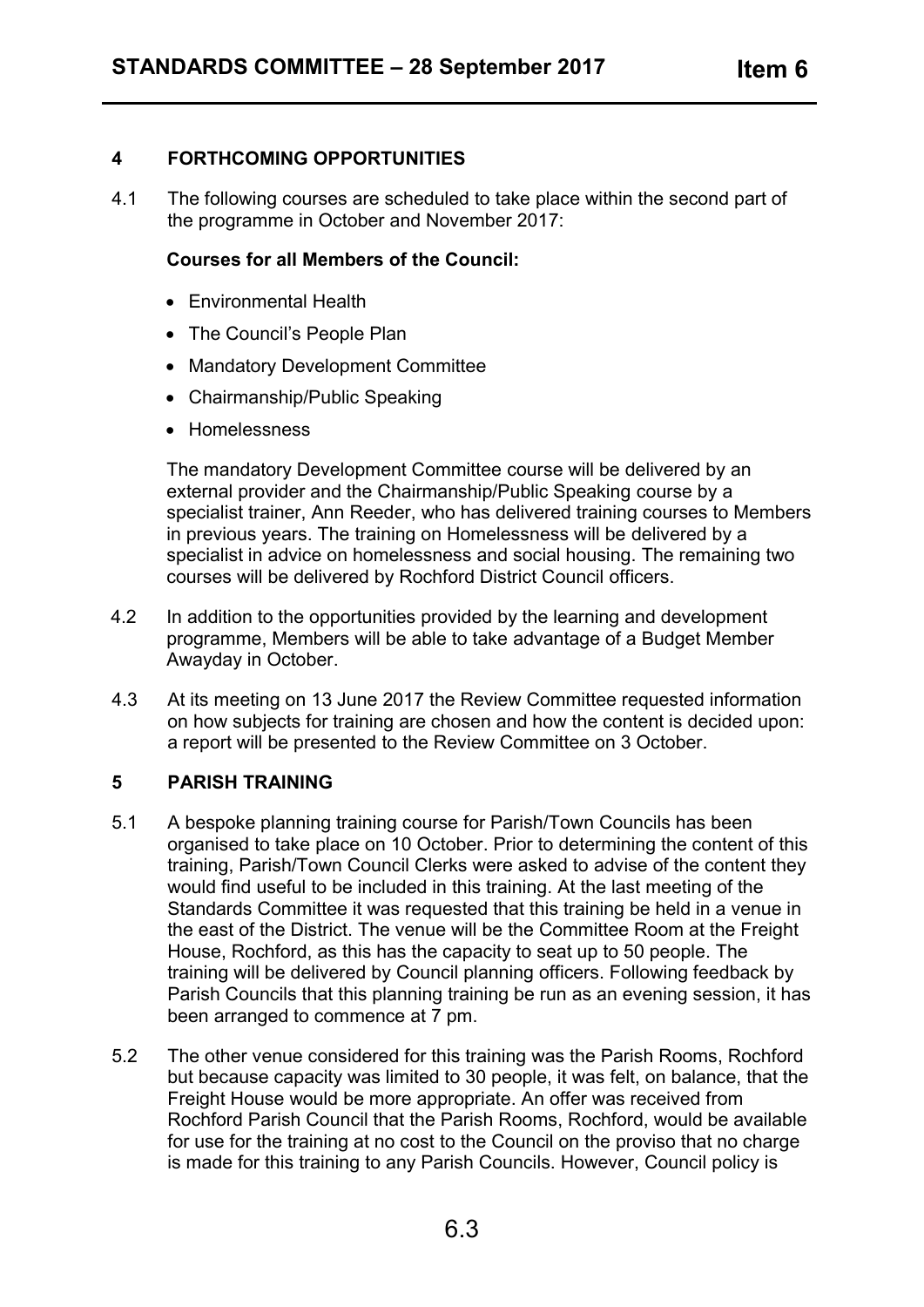that only the first place from each Parish/Town Council is free; any further delegates are charged at £40 per person.

- 5.3 Ethical Framework/Code of Conduct training was offered to Parish/Town Councils jointly with District Councillors, in phase 1 of the 2017/18 programme. The training was delivered by an external trainer. Three sessions were offered, on 28 June at 7.30 pm and on 29 June at 9.30 am and 1.30 pm. There was no charge for this made to Parish/Town Councils. There were 19 Parish/Town Council attendees at this training, with representatives from 7 of the 14 Parish/Town Councils.
- 5.4 In addition to the Ethical Framework/Code of Conduct training, in phase 1 of the Member training programme, Parish/Town Councils were offered places on the Food Hygiene and Enforcement course (1 attendee) and Dementia Friends (0 attendees) course (course outlines for each of the courses was provided to each Parish Council. One place on each of these courses was offered free of charge to each Parish/Town Council.

#### **6 RESOURCE IMPLICATIONS**

6.1 The cost of Member training is met from the Council's Member training budget, which is set at £6,500 for 2017/18. There is a separate budget for Review Committee training. Parish/Town Council attendees are offered a place free of charge on appropriate courses; a charge of £40 is made for each additional place taken by a Parish Council.

# **7 LEGAL IMPLICATIONS**

7.1 None.

# **8 EQUALITY AND DIVERSITY IMPLICATIONS**

8.1 None.

#### **9 RECOMMENDATION**

9.1 It is proposed that the Committee

#### **RESOLVES**

- (1) To note the attendance by Rochford District Councillors at the training courses in Phase 1 of the Programme, as appended to the report.
- (2) To note the content of the training programme to date and the forthcoming opportunities for the remainder of 2017/18.